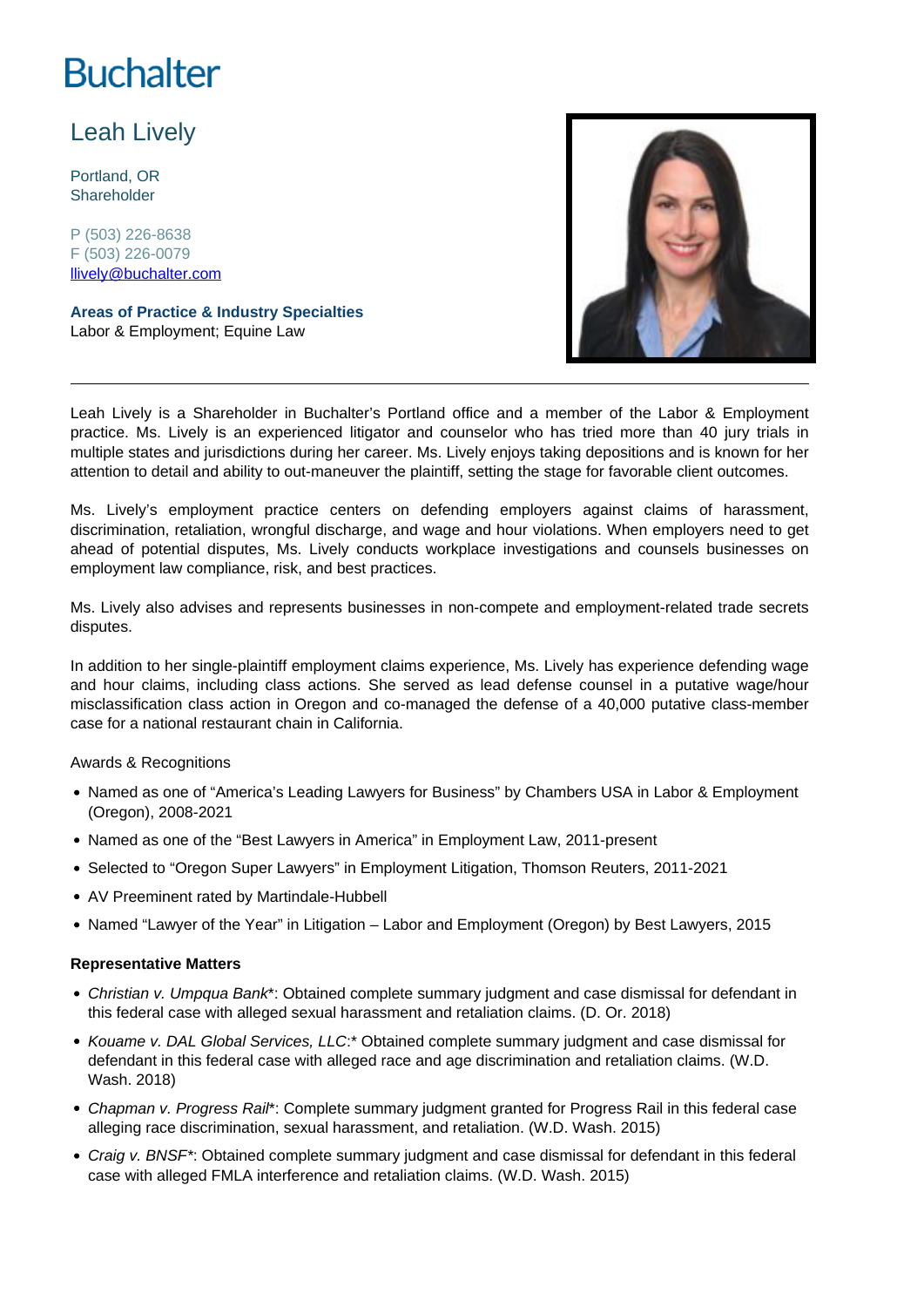- Bustos v. Aldis Manufacturing\*: Lead trial lawyer for Aldis in this race/national origin, whistleblower, and retaliation case, resulting in a complete defense verdict. (D. Or. 2014)
- Cedano v. Rite Aid\*: Lead defense counsel for Rite Aid in this putative wage/hour class action which alleged misclassification of exempt employees. (D. Or. 2013)
- Hohnbaum v. Brinker\*: Defense of putative wage/hour class action alleging missed meal and rest breaks. (Cal. Super. 2010-2012)
- Holman v. Trammell Crow Company\*: Trial counsel for Trammell Crow against claims of race and discrimination and retaliation, resulting in a complete defense verdict in a jury trial. (E.D. Pa. 2012)
- McAllister v. Trendwest Resorts\*: Represented Trendwest in a jury trial for alleged sexual harassment and discrimination claims, resulting in a complete defense verdict. (D. Or. 2012)
- Wage and hour class action for national retailer\*: One of three trial counsel representing a national retailer in wage/hour collective action jury trial involving over 100 testifying plaintiffs and resulting in 25 defense verdicts and actual damages of less than \$7,000. (D. Or. 2009)
- \*Denotes experience prior to joining Buchalter

#### **Publications**

- Sexual Harassment 2018: It Is Your Business, Davis Wright Tremaine Blog Post, December 12, 2017
- 10th Circuit: State's Sexual Harassment Policy Results in Dismissal of Case Against Judge, Society for Human Resource Management, October 5, 2011
- New Laws Affecting Oregon Employers in 2010, Coast River Business Journal, January 5, 2010
- The New ADA Amendments: Increasing the Burden on Employers, Human Resources, January 1, 2009

#### **Presentations**

- Presenter, "Critical Updates for Oregon Employers," Davis Wright Tremaine Webinar, August 4, 2021
- Presenter, "Liability Issue Spotting in the COVID Era," Oregon Labor & Employment Law Update, Davis Wright Tremaine, April 29, 2021
- Presenter, ""What You Don't Know Might Hurt You: New 2019 Oregon Employment Laws," Davis Wright Tremaine Webinar, June 25, 2019
- Presenter, "Preparing for Predictive Scheduling: How to Get Your Business Ready for July 1," Davis Wright Tremaine Webinar, June 19, 2018
- Presenter, "R.E.S.P.E.C.T. Find Out What It Means to #metoo," Davis Wright Tremaine Employment Seminar, March 18, 2018
- Presenter, "Litigation Challenges Motions that Make a Difference," American Employment Law Council 25th Annual Conference, January 1, 2017
- "Supreme Court Update," Oregon Association of Corporate Counsel, January 1, 2014
- Presenter, "In-House Roadmap for Managing Ethical Obligations and Dilemmas," Oregon Association of Corporate Counsel, January 1, 2013
- Presenter, "What Can Employers Expect Post-Election?," Oregon Chapter of the Association of Corporate Counsel, January 1, 2012
- Presenter, "When Policies Attack," 27th Annual Oregon Bureau of Labor and Industries Employment Law Conference, January 1, 2011
- Presenter, "National Issues, Local Impact," Oregon Restaurant & Lodging Association Annual Conference, January 1, 2010

#### **Education**

Ms. Lively earned her J.D. from Lewis & Clark Law School in 1996 and her B.S. from California Polytechnic